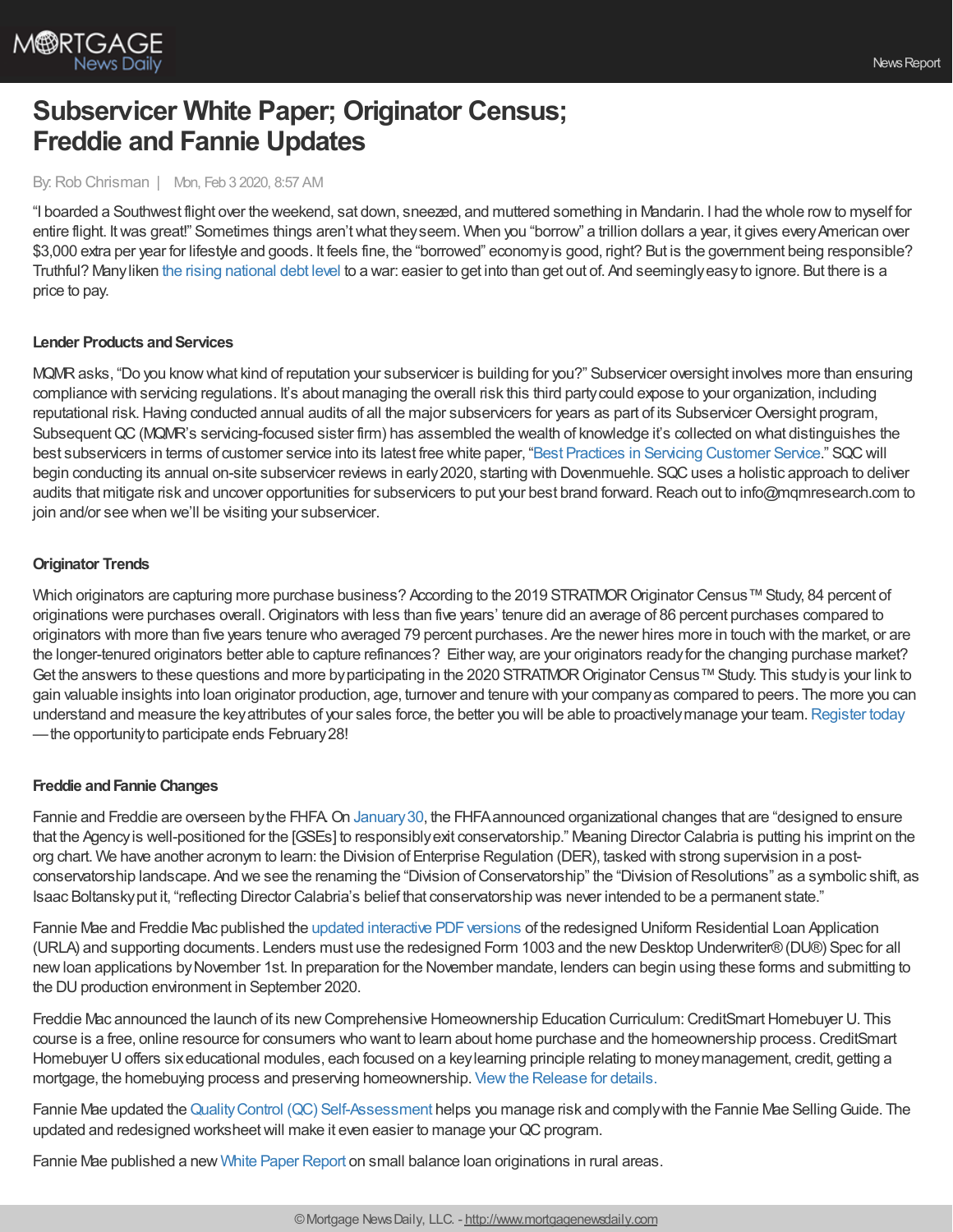As the year is starting with natural disasters in the news, take a moment to reviewwhypreparedness is important and learn some tips for getting started. Check out the Fannie Mae Blog: a chat with FEMA and Fannie.

## **Capital Markets**

The coronavirus is now bigger than SARS (but not as deadly), with thousands of cases worldwide. Shipping rates plunged, stocks slid and bonds rallied to close last week amid fears that the costs surrounding the virus could eclipse the \$40 billion hit of SARS. Markets spent the dayin full risk-off mode on Friday,which sawcases of the virus confirmed in everyChinese province, more companies extend their holidayclosures, and more flight suspensions (including Delta and American) to China. Markets questioned Thursday's comments from the World Health Organization that had caused a brief pullback in Treasuries, and U.S. Treasuries, and with them MBS, ended the rally with some yields near last year's lows.

Domestic news lastweek? The PCEPrice Indexand core PCEPrice Indexshowed that **inflationis stillrunningcomfortablybelow the Fed's longer-runinflationtarget of 2.0 percent**, the final reading for the JanuaryUniversityof Michigan IndexofConsumer Sentiment showed an upward revision, and the impeachment trial is winding down. There are nowramped up rate cut odds in the U.S.!

The **UKofficiallyleft the EUonFriday**, after years of uncertainty, but it's just the start of an 11-month transition period. Prime Minister Johnson will spend his time until the end of 2020 trying to strike a free trade deal with the EU.Close to half of the UK's exports go to the European Union, contributing up to 15 percent to the domestic economy, presenting the UKwith a fundamentallyweak negotiating position.

It is a busyweek for American politics. The Iowa Democratic caucus is todayand should give clues aboutwhich candidate (and their policies) will capture the Democratic nomination, while President Trump will deliver the State of the Union Address tomorrow. Additionally, impeachment proceedings are expected to conclude this week.

The week's U.S. economic calendar does not contain a lot of releases but has **plentyof important data.** Todayincludes final JanuaryMarkit manufacturing PMI, followed byconstruction spending for December and JanuaryISMmanufacturing PMI. Atlanta Fed President Bosticwill speak in the afternoon. Tomorrow reveals the print for December Factory Orders; Wednesday has MBA applications, January ADP Employment Change, December Trade Balance, and the January ISMNon-Manufacturing Index. After a slow day Thursday, the week closes with the always-important JanuaryPayrolls report and December Wholesale Inventories. With regards to MBS, the Deskwill conduct two FedTrade operations buying up to nearly\$1.2 billion Class Aand C MBSwith agencyprepayments due after the close on Thursdayfollowed by Class Anet out on Friday. We begin today with Agency MBS prices worse a solid .125 and the 10-year yielding 1.56 percent after closing lastweek at 1.52 percent.

### **Jobs** and Retirements

loanDepot Wholesale continues to grow and is pleased to announce that Mark Hammond has joined as Regional Sales Manager for the South Region, which includes Alabama, Florida, Georgia, Louisiana, North Carolina, Oklahoma, South Carolina, Tennessee and Texas. Hammond brings nearly 30 years of financial services and mortgage industry experience, strategic vision, and leadership to this role. loanDepot Wholesale is the Third-PartyOrigination division of loanDepot, LLC. Licensed to serve mortgage originators in 46 states and the District of Columbia, loanDepot Wholesale delivers a fast, integrated, and seamless technology-based lending experience for business partners and their customers. loanDepot Wholesale's team of knowledgeable and dedicated mortgage professionals provides exceptional service at every touch point to ensure its partners' success. It offers competitive pricing across an extensive suite of loan products including Conventional, FHA, VA, Jumbo, and Renovation loans. To learn more about the manyAccount Executive opportunities available in that region, email Mark Hammond.

Meet POPS. POPS fondly recalls setting out to build the American dream armed with nothing more than an idea and that unbreakable American spirit. He is a self-made man who appreciates the things he had to work hard and save up for. If he were born in the last 25 years, they'd call him an entrepreneur but he humblylaughs at the term and simplyrefers to himself as a business owner. Some call him old school, we call him vintage. POPS available exclusively at the Lender. Join us Monday February 3rd at 10am PST (register here) to hear more about our revolutionarybank statement program (POPS) with less Loan Level adjustments than letters in the acronym, that's right over 100 less adjustments than the competition! Want to work for us? Inquire at recruiting@theLender.com.

SymmetryLending is excited to add several Area Managers to the team!Newto Symmetry, but certainlynot newto the business, please help us welcome Nancy Roy in the northeast, Rick Mangone in California, Peggy Tolman in the mountain region, Bobby VanSickle in the great lakes region, as well as Zach Sturm and David Yslas in the Midwest. Find their contact information on our website and learn more about Symmetry's HELOC experience that is second to none. Symmetry specializes in piggyback HELOCs, delivering the Service, Speed, and Simplicityto make your transaction seamless. Don't miss closings, and don't get caughtwith unpredictable overlays when submitted